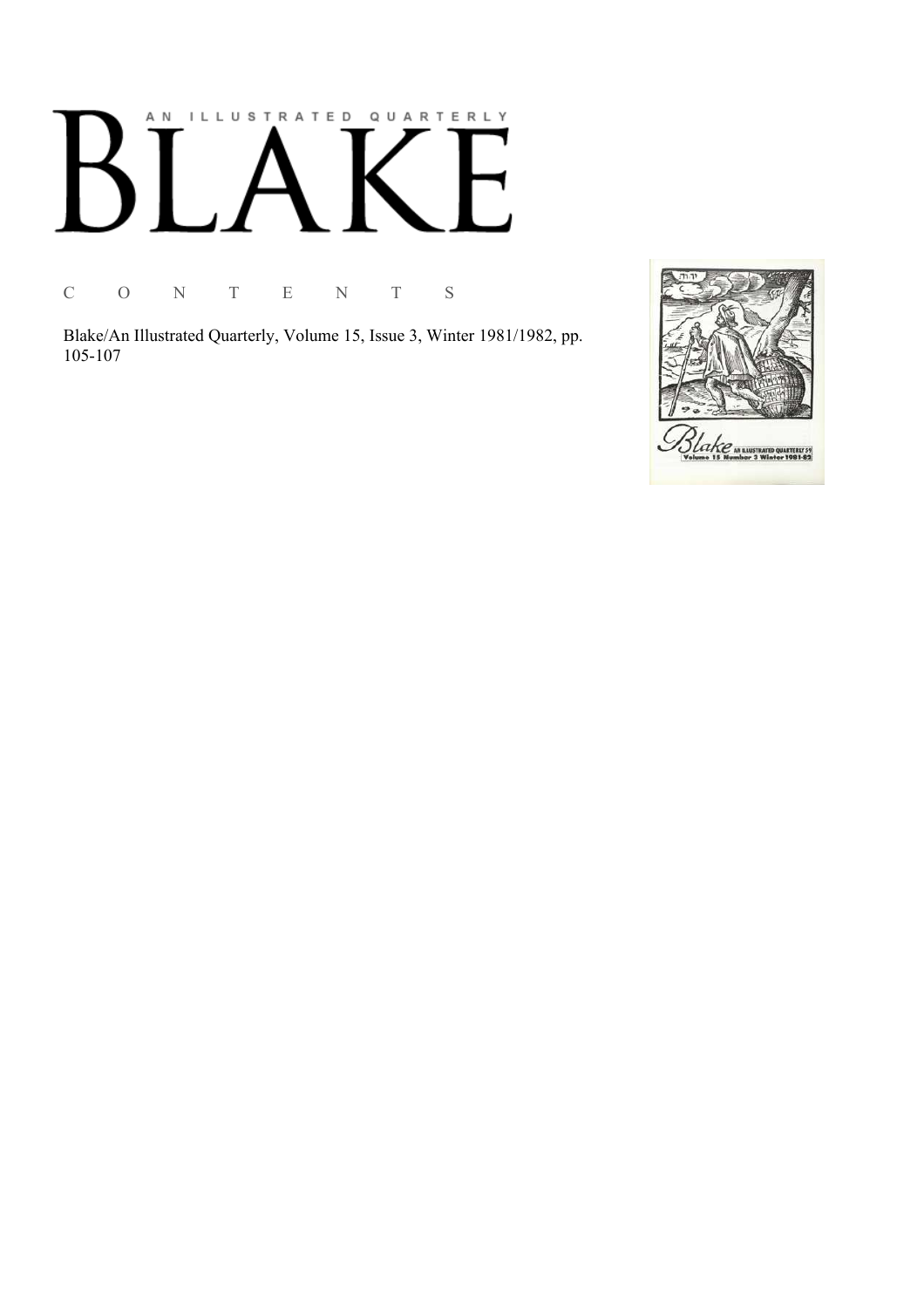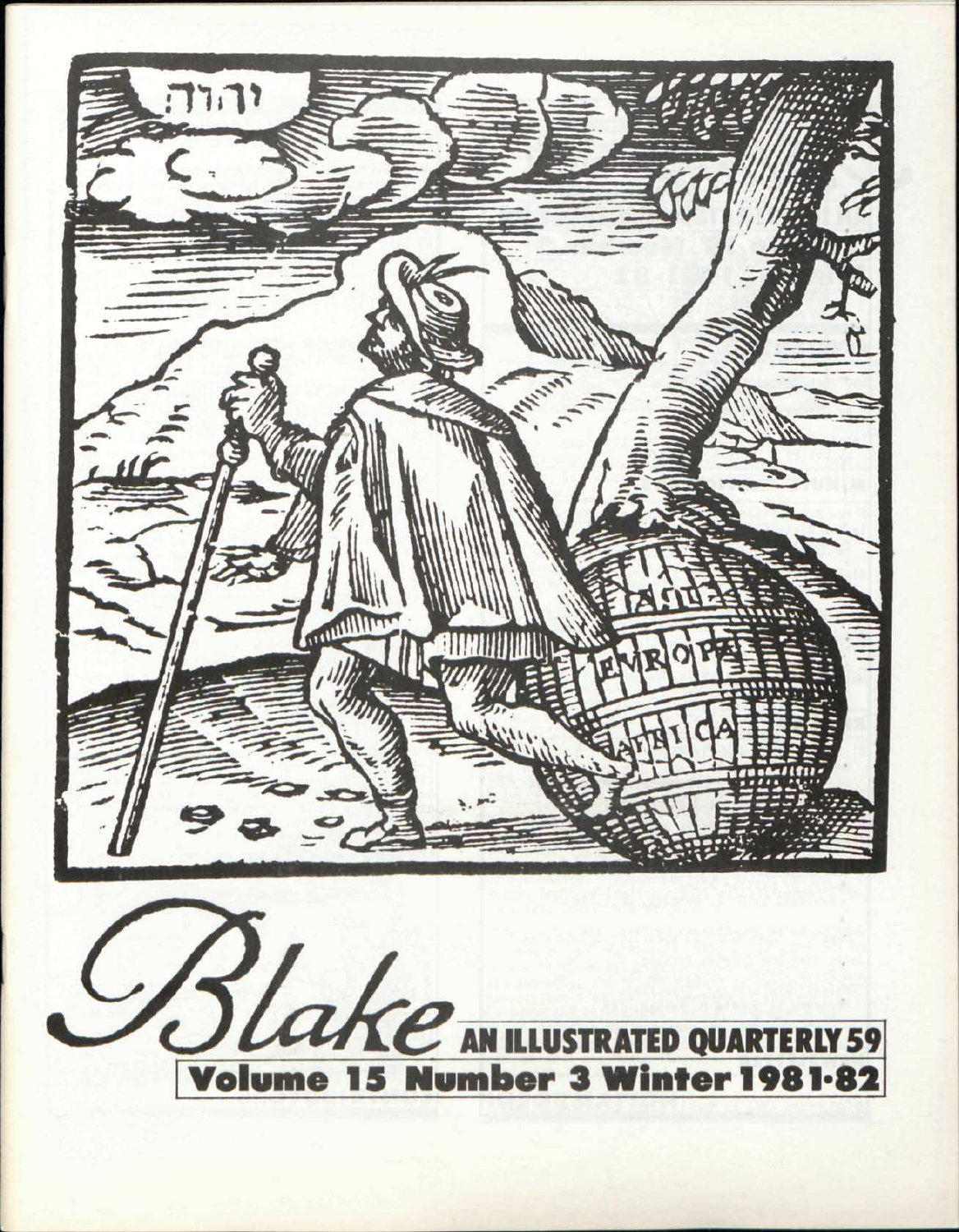

**AN ILLUSTRATED QUARTERLY 59** Volume 15 Number 3 Volume 15 Number 3<br>Winter 1081.82 <u>Winter 1981\*82</u>

## CONTENTS

Emblematic Tradition in Blake's The Gates of *Paradise* 

by Joseph S. Salemi, 108

Innocence Lost & Found: An Untraced Copy Traced by Detlef W. Dörrbecker, 125

### MINUTE PARTICULARS

A New Acquisition for the Tate and a New Addition to the Blake Catalogue by Martin Butlin, 132

Blake's Maiden Queen in "The Angel" by Greg Crossan, 133

A Rediscovered Colored Copy o f Young's *Night Thoughts*  by Thomas V. Lange, 134

Mars and the Planets Three in *America* by Michael Ferber, 136

#### REVIEWS

Blake's Letters and Literals Geoffrey Keynes, Kt., ed. *The Letters of William Blake with Related Documents.* Third edition . Reviewed by G. E. Bentley, Jr. , 138

Robert N. Essick, *William Blake Printmaker*  Reviewed by Bo Ossian Lindberg, 140

The Least Blake *Poetry of William Blake*  Reviewed by G. E. Bentley, Jr., 148

John D. Baird and Charles Ryskamp, eds. , *The Poems of William Cowper. Vol. 1: 1748-1782.*  James King and Charles Ryskamp, eds. , *The Letters and Prose Writings of William Cowper. Vol. 1: "Adelphi" and Letters, 1750-1781.*  Reviewed by Donald H. Reiman, 149

NEWSLETTER

©Copyrigh t 1981 by Morri s Eaves & Morton D. Paley

G. E. BENTLEY, JR., of the University of Toronto, claims to be a student of learned pigs by profession and a catcher of bears by avocation.

MARTIN BUTLIN is Keeper of the Historic British Collection at the Tate Gallery, London, author of numerous works on Blake and Turner, and frequent contributor to *Blake*. His catalogue of *The Paintings and Drawings of William Blake* was published by Yale University Press earlier this year.

GREG CROSSAN is a lecturer in English at Massey University, New Zealand, and author of *A Relish for Eternity* (1976), a study of the poetry of John Clare .

DETLEF DÖRRBECKER teaches art history at the University of Trier.

MICHAEL FERBER is an assistant professor of English at Yale. He has published articles on Blake, Coleridge , and Simone Weil and a book on draft resistance. He is now working on a book on Blake's political thought.

THOMAS V. LANGE is a specialist in illustrated books, now working on the history of French book illustration.

BO OSSIAN LINDBERG was born in Abo, Finland, in 1937. In 1973 he published *William Blake's Illus*trations to the Book of Job. He is a painter and art historian, working at the Institute of Art History, Lund, Sweden.

DONALD H. REIMAN has returned to his work on Shelley and his Circle at the Pforzheimer Library after teaching during the summer at the University of Washington. His current and forthcoming publications include essays in *ELN*, TEXT, SiR, and *Blake*, as well as reviews in SiR, South Atlantic *Quarterly,* and *Keats-Shelley Journal.* 

JOSEPH S. SALEMI is on the adjunct faculty of the English Department of Pace University, New York City. He has also taught at New York University, Brooklyn College, and Marymount Manhattan College. His field of specialization is Renaissance controversialist literature, but he writes on a wide range of scholarly subjects. His articles have appeared in *Novel*, Chaucer Review, Allegorica, and *University Bookman.* 



CONTRIBUTORS